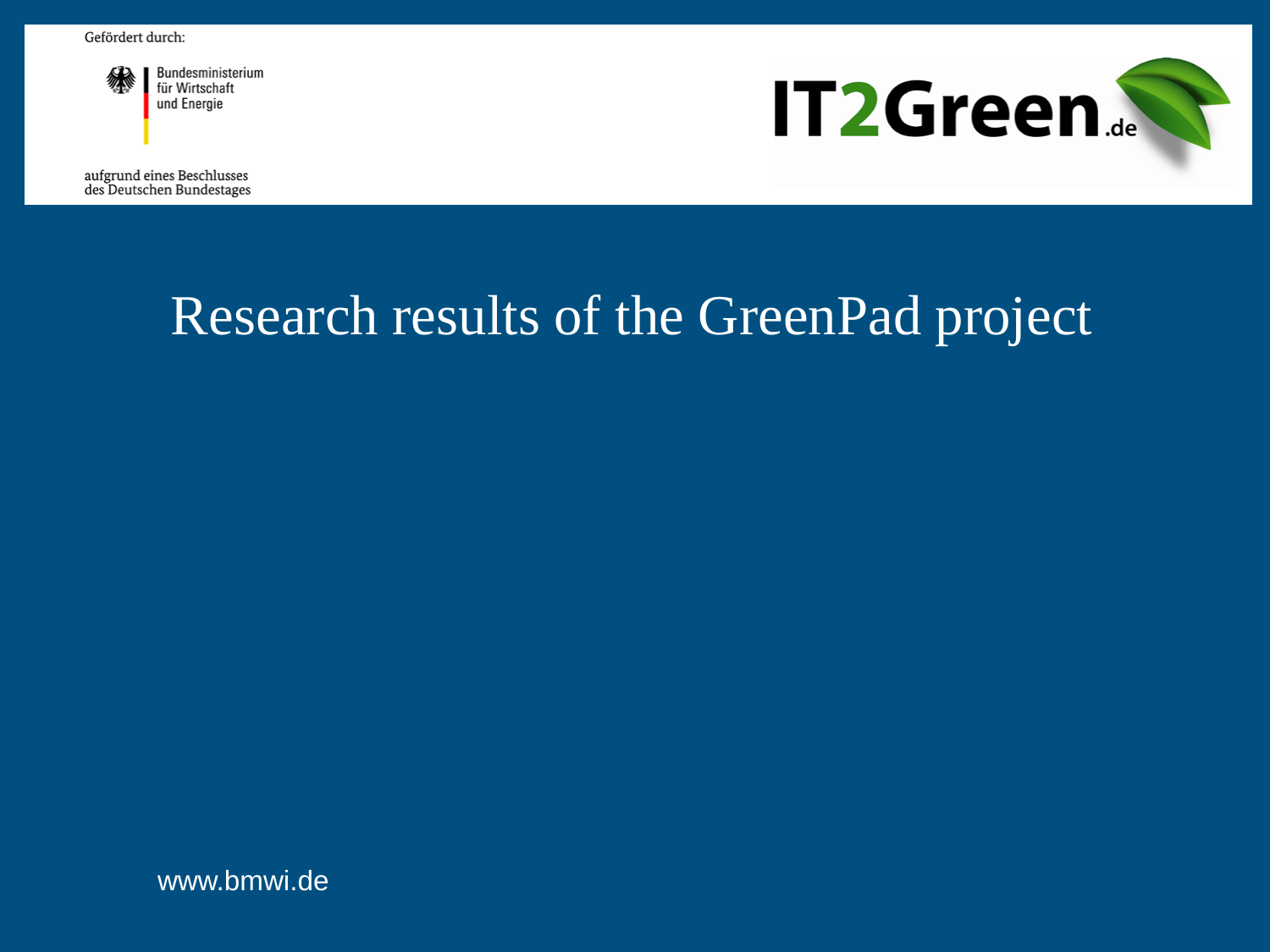

aufgrund eines Beschlusses<br>des Deutschen Bundestages



#### Project summary

| Project title:<br>knowledge clusters | GreenPad – Energy-optimised ICT for regional economic and |
|--------------------------------------|-----------------------------------------------------------|
| <b>BMWi</b> code:                    | 01ME11043A                                                |
| Term:                                | $01/06/2011$ to $31/05/2014$                              |
| Consortium:                          | unilab AG                                                 |
|                                      | <b>University of Paderborn</b>                            |
|                                      | <b>Johannes Gutenberg University of Mainz</b>             |
|                                      | <b>Fujitsu Technology Solutions GmbH</b>                  |
|                                      | <b>E.ON Westfalen Weser AG</b>                            |
| Project director:                    | Dr Lars Kemper, unilab AG                                 |
| Website: www.green-pad.de            |                                                           |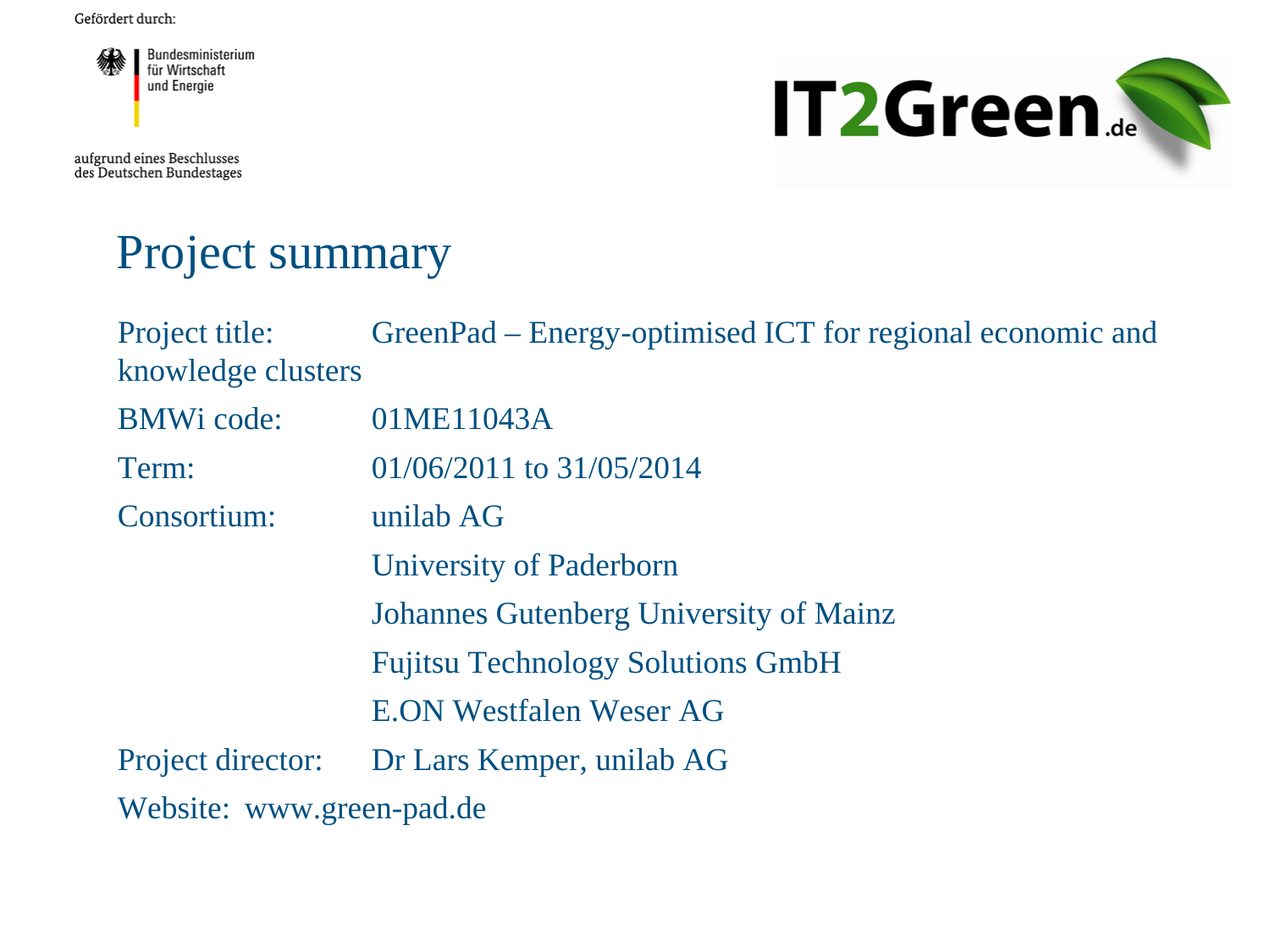

aufgrund eines Beschlusses des Deutschen Bundestages



## Research topics

The project addresses the development, testing and market implementation of an energy-optimal cloud-based ICT infrastructure model for regional economic and scientific clusters.

- Energy-efficiency aspects when selecting devices and in IT procurement
- **Measurement and analysis of energy consumption in data centres**
- **•** Development of load management methods to increase utilisation
- Study of business models for energy-efficient cloud services
- **Effective use of renewable energies through availability forecasts**
- Development of a holistic energy management system for a highly energyefficient data centre operation (green control console)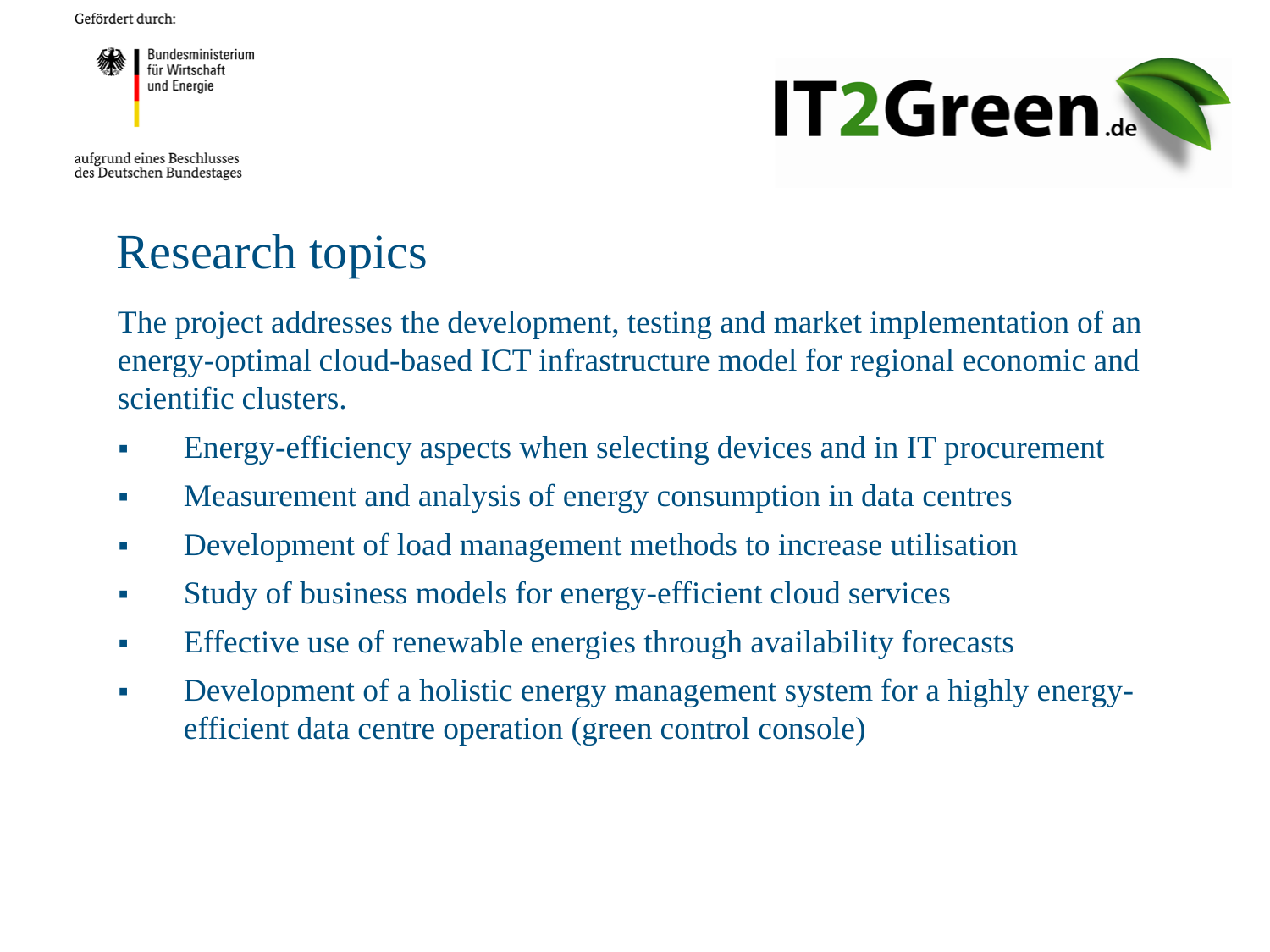

aufgrund eines Beschlusses des Deutschen Bundestages



#### Energy measurement in the data center

In the course of establishing a new data centre (DC), at the University of Paderborn comprehensive energy consumption measurements were planned and carried out:

- Building up a network of over 200 measurement points for the establishment of continuous energy monitoring
- Practical measurement of individual energy consumption in server, storage and network technology as well as infrastructure devices in the data centre
- Analysis of the interaction between IT systems and data centre infrastructure Insights for energy optimization in the data centre:
- Energy efficiency must be addressed holistically in the planning of data centres from the beginning, that is, taking into account all systems
- With servers and switches, oversizing or improper configuration leads to unnecessary and substantial energy losses in part
- High utilisation and the establishment of load adaptivity not only saves energy but also expensive IT resources (consolidation)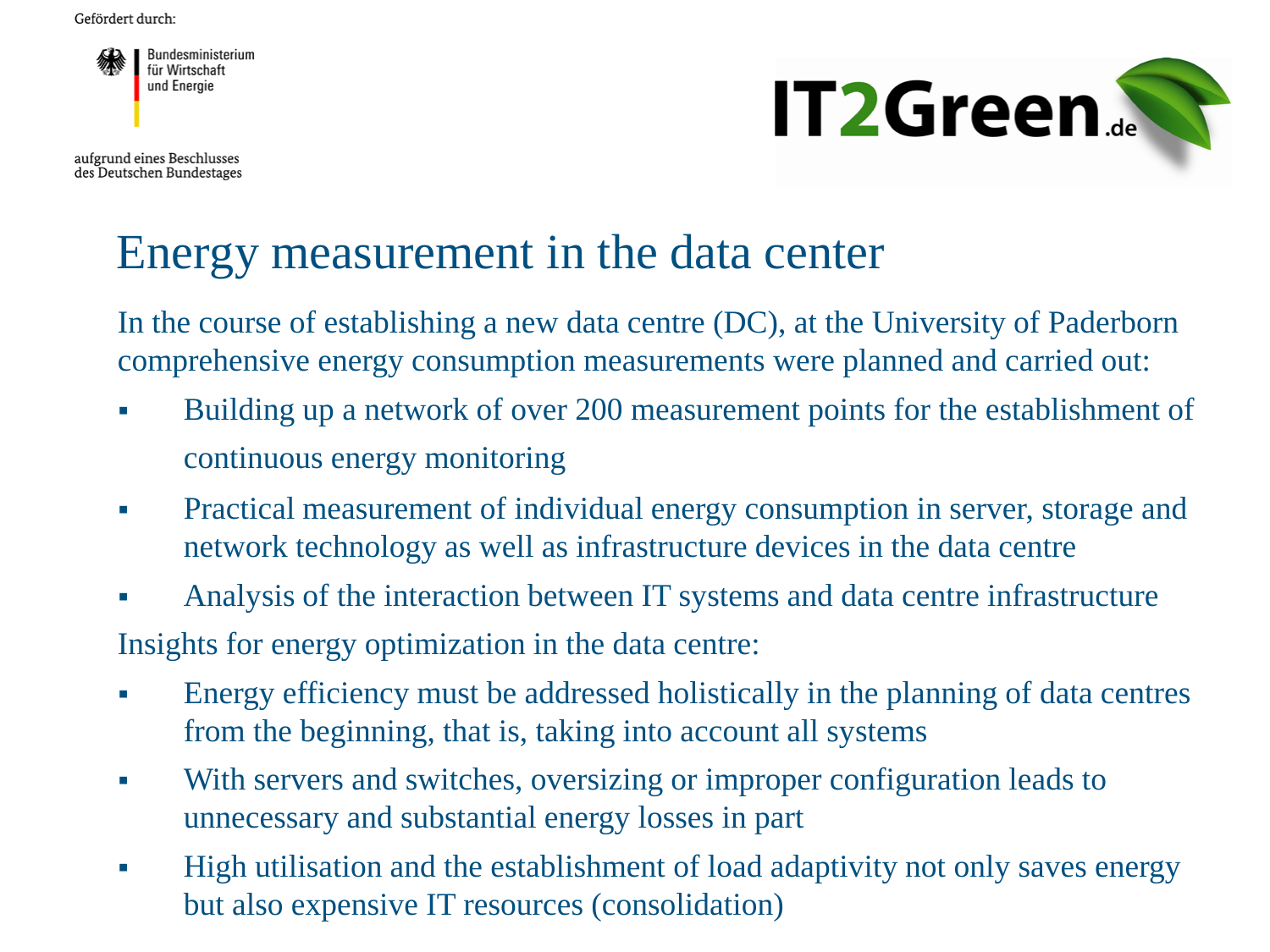

aufgrund eines Beschlusses des Deutschen Bundestages



## Energy measurement of individually configured IT

systems Comparative measurement and analysis of IT performance in relation to the electrical power consumption with servers and switches configured in a variety of ways:

- Parallel measurement of electrical power consumption of three differently configured servers over all load ranges
- Measurement both with external measurement devices and reading of existing system data via the IPMI interface
- Comparison of the results with the IPMI-based values shows sufficiently precise accordance with a deviation of less than three percent
- Conclusion: For cost-effective energy analysis as well as for billing purposes, energy monitoring based on IPMI can take place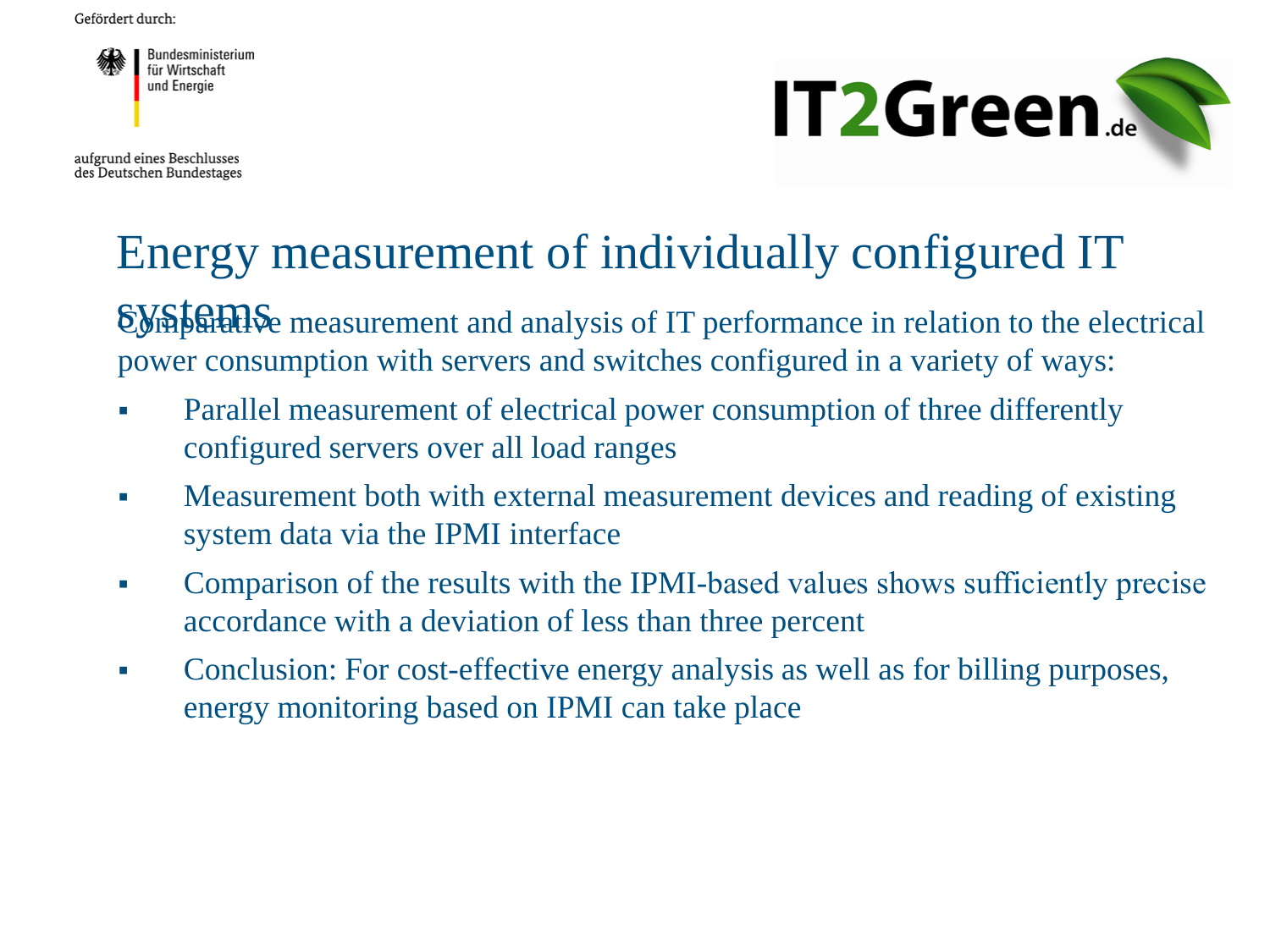

aufgrund eines Beschlusses des Deutschen Bundestages



#### Energy metering and load management with WLAN

In the new lecture building and on the campus of the University of Paderborn, extensive energy measurements with respect to the WLAN infrastructure were made:

- Measurement of energy consumption and utilisation of several hundred WLAN access points during classes and the semester break.
- The utilisation varies significantly both between weekday and weekend and between day and night. On average, very little use is made of 65 percent of the access points.
- Optimisation of energy consumption of the WLAN infrastructure is accomplished with a flexible algorithm that analyses RSSI signal values of the access points and takes into account the network topology.
- On this basis, antennas of individual access points were able to be temporarily disabled without loss of service in the overall coverage.

Conclusion: Load-dependent operation of WLAN access points leads to energy savings of 15 percent for the same quality of service.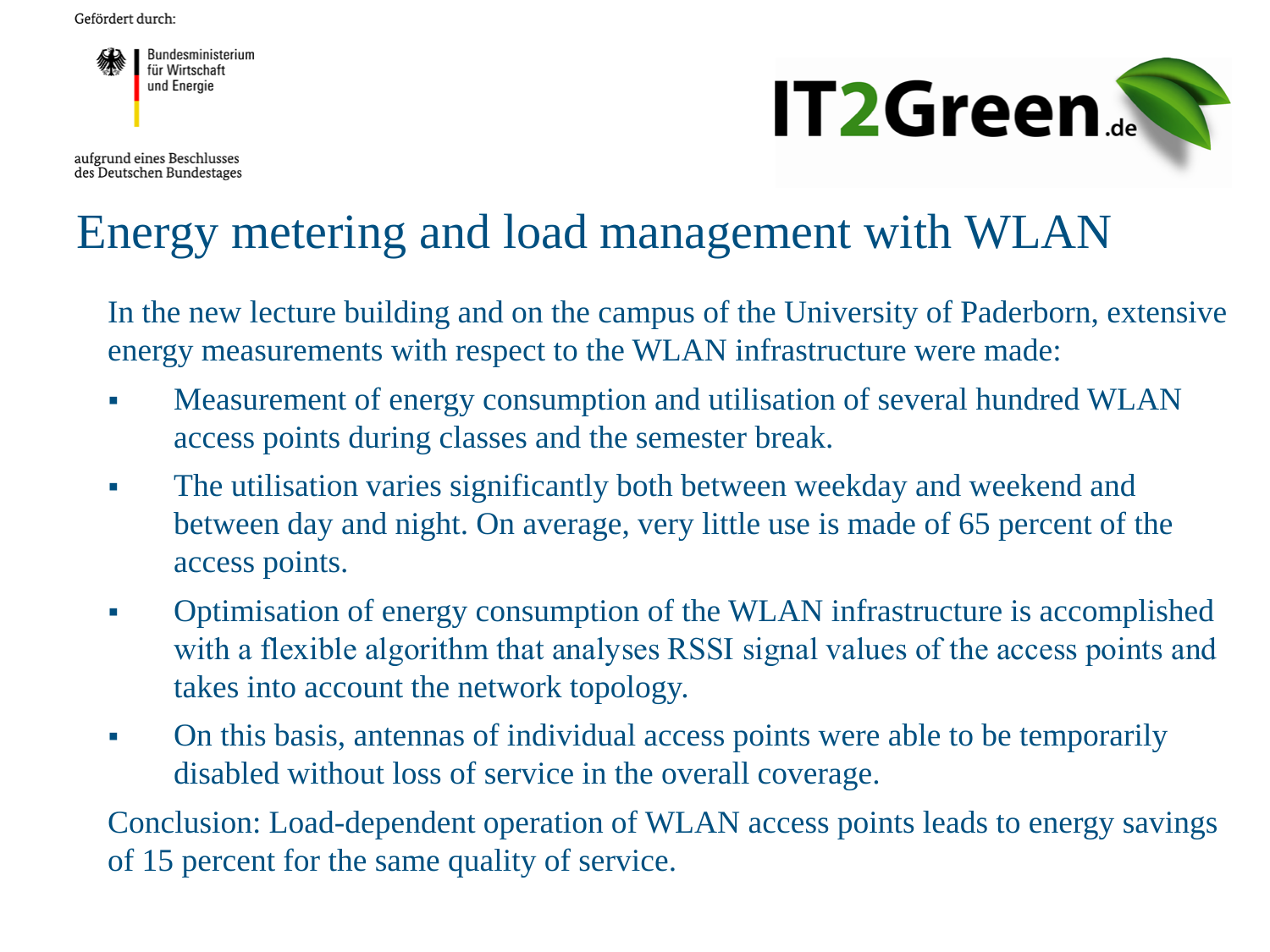

**IT2Green.** 

aufgrund eines Beschlusses des Deutschen Bundestages

## Energy measurement with thin clients

The energy requirements of a thin client solution over the entire course of transmission – from the terminal to the network to the data centre – was examined. The energy efficiency of thin clients is determined by several factors:

- **Powerful but not over- or under-dimensioned network**
- Effective deployment of applications on the server systems, that is, the highest possible utilisation of physical servers through virtualisation measures
- Flexible scaling of server systems (load adaptivity)
- Cloud management software such as OpenNebula, OpenStack and Eucalyptus provide graphical user interfaces for self-service as needed
- Monitoring and accounting can be implemented with a variety of tools, such as Nagios or Collectd.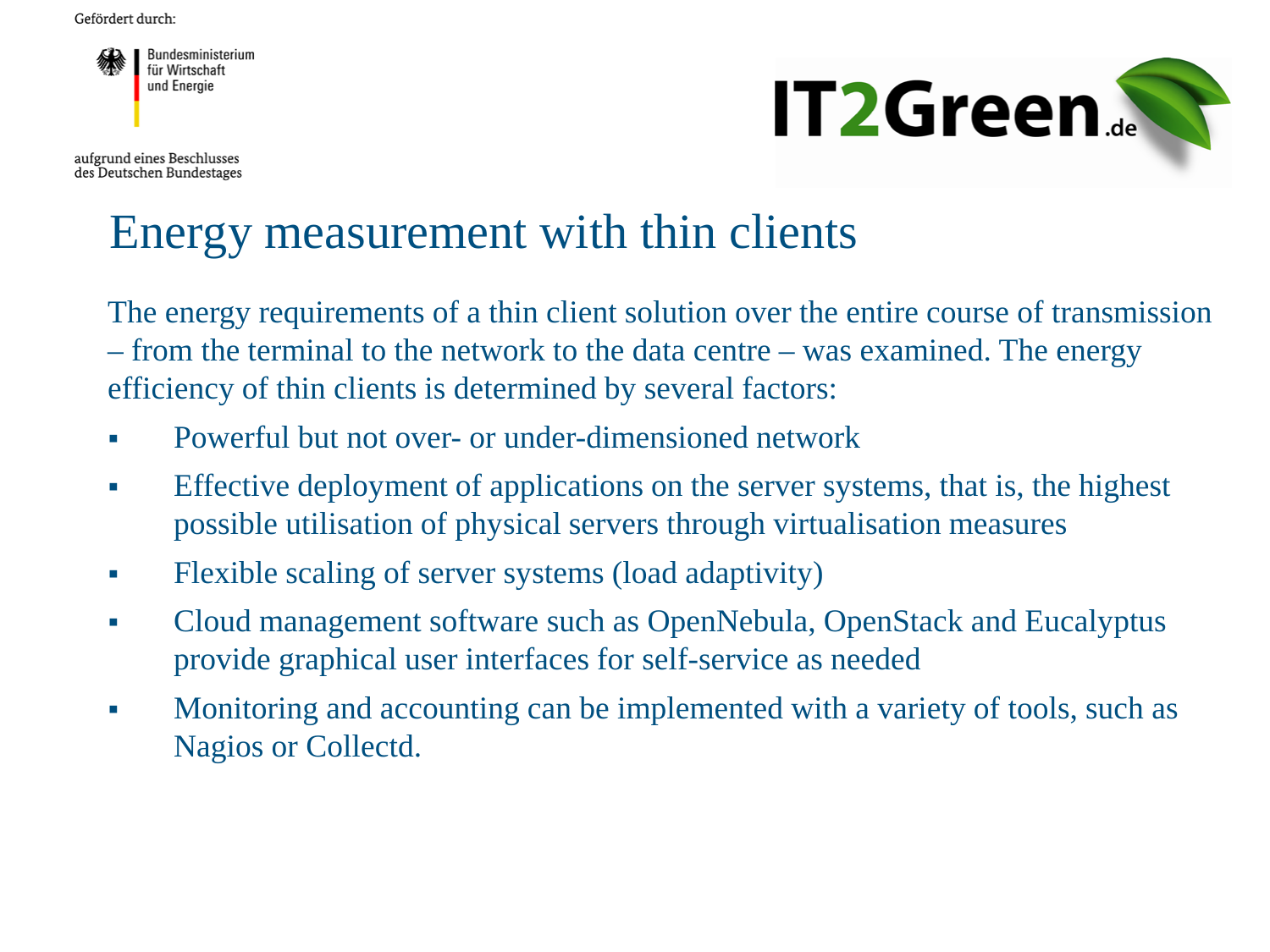

aufgrund eines Beschlusses des Deutschen Bundestages



#### Development of a "green control console"

In order to establish energy efficiency and in particular the use of renewable energy in data centre operation, what is known as a green control console was developed and tested with the following components in the GreenPAD project:

- Hypervisor: KVM (and Libvirt as an upstream API), VMware ESX
- Cloud software including graphical user interface: OpenStack, OpenNebula
- Authentication: OpenStack Keystone, LDAP
- Monitoring: Nagios, Collectd, ICINGA, ManageNow
- Energy measurement: IPMI, external power meters
- Energy forecasts: in-house development
- Scheduler: in-house development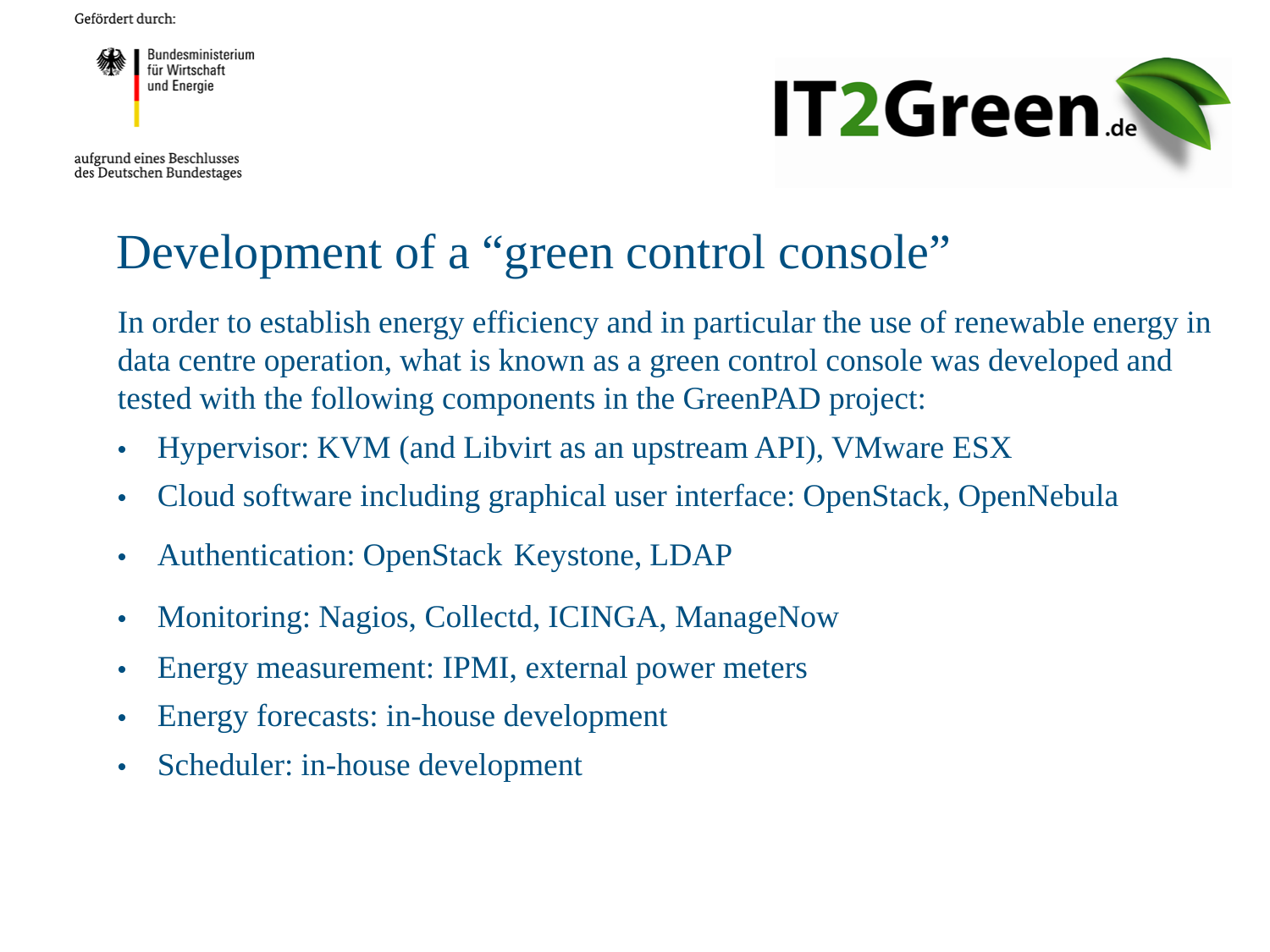

aufgrund eines Beschlusses des Deutschen Bundestages



#### Energy forecasts for renewable energy

The effective use of renewable energy sources in the context of data centres requires relatively precise availability and price forecasts:

- Forecasts for local availability of renewable energy (wind/solar) were prepared on the basis of measurements and weather forecast data
- The accuracy of the energy forecast is limited by the quality and range of the weather measurement/forecast:
	- An error of  $\pm 20\%$  was determined for the wind speed
	- And error of up to  $\pm 40\%$  was determined for the duration of sunshine
- Forecast quality is acceptable in view of the limited weather data:
	- The error for the wind energy forecast is up to 30%
	- The error for the solar energy forecast is up to 20%
- Since measurement values (smart meters) are missing, the forecast of the energy consumed in medium-voltage networks is difficult.
- Data privacy criteria are also important in this context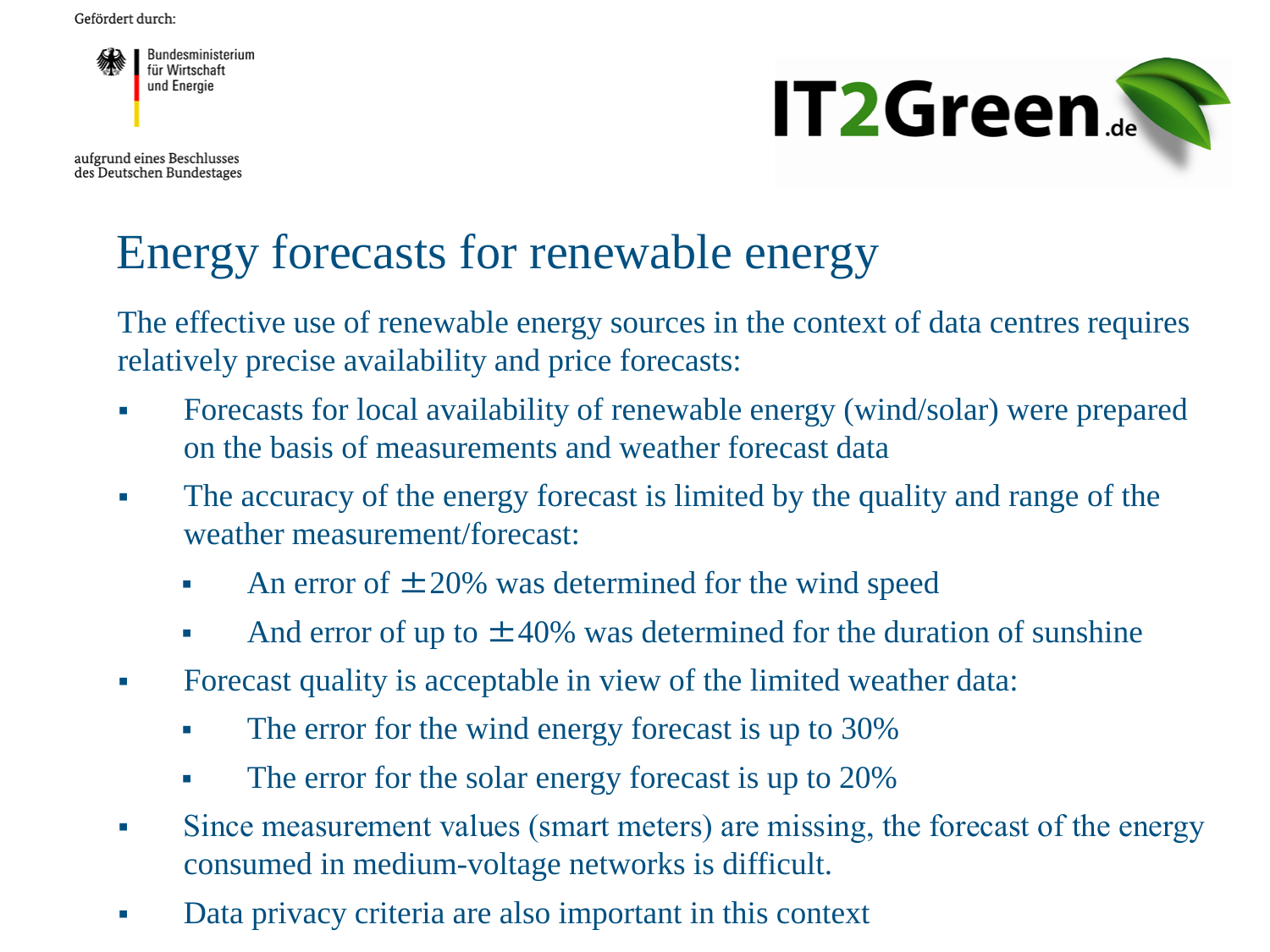

aufgrund eines Beschlusses des Deutschen Bundestages



# Energy-efficient scheduler

In the project, an intelligent energy-oriented scheduler was developed that controls the temporal execution and dynamic shift of tasks with the objective of maximising the use of renewable energies.

- To assess the scheduler, the turnaround time of each job was measured, that is, the time between the arrival of jobs in the data centre until its complete execution.
- Comparative figures for the energy-efficient scheduler were generated by a traditional First-In-First-Out (FIFO) scheduler

Results:

- With the FIFO scheduler, the DC consumes about 26% renewable energy
- With the energy-efficient scheduler, up to 40% renewable energy
- The project shows that the proportion of renewable energy can be significantly increased without undue extension of the processing time
- Increase from 7.6 hours to up to 44.4 hours